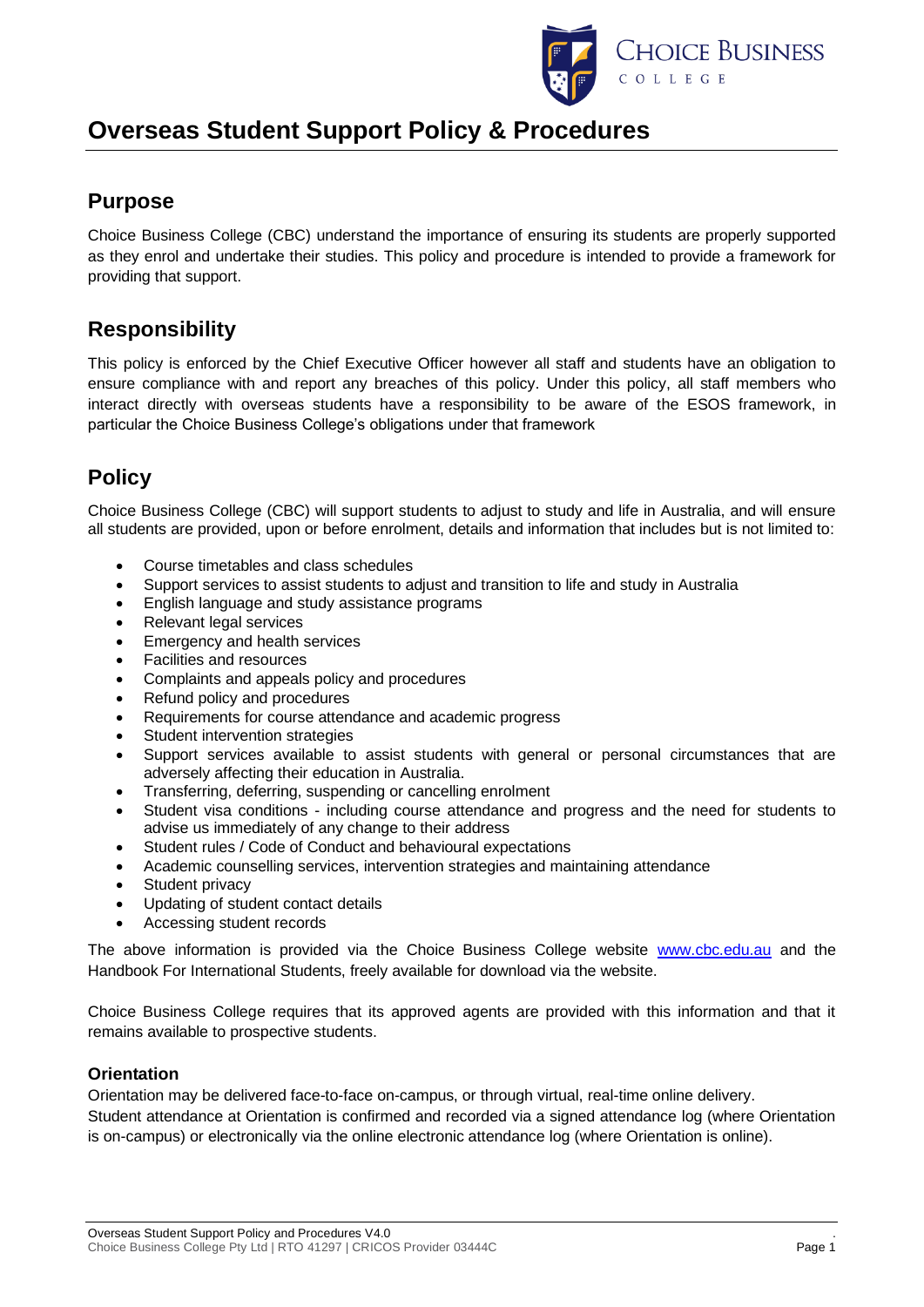

# **Overseas Student Support Policy & Procedures**

During the Orientation, or upon a student's first day on campus if Orientation was delivered online, students are issues with laminated Student ID cards and given a short tour of the campus.

The following policies/procedures and requirements will be explained (as a minimum) to students during orientation:

- Academic and attendance requirements
- **Refunds**
- Complaints and Appeals
- Emergency Evacuation/Critical incidents
- Transferring, Deferring, Suspending or Cancelling Enrolment •
- Code of Behaviour / Student Rules
- Updating of student contact details
- Privacy policies
- Visa requirements
- Campus safety and security, including critical incidents and evacuations

Students are also issued an electronic copy of the *'Handbook for International Students',* which contains further details relevant to ensuring the student is adequately informed, protected and supported.

Orientation is also an opportunity for the students to be provided more details regarding their chosen course and for the students to ask any questions directly from either the Head of Faculty, Lead Trainer or Director of Studies.

The student Orientation process includes a check list for the staff member delivering the orientation to complete, to ensure all necessary components are discussed. Other key areas in the Handbook for International Students will be reinforced during orientation.

Choice Business College's Orientation processes and student information is reviewed for currency and completeness, at least annually.

### **Student Support and Student Support Officers**

Choice Business College will provide students with relevant information or provide referrals where appropriate, to students who request assistance. There will be no cost for the provision of information or referrals.

Student Support Officers are also responsible for initiating the Critical Incident procedures if they have deemed it a Critical Incident. For details, please refer to the *Choice Business College Critical Incident Policy and Procedures.*

Each campus has a dedicated Student Support Officer (SSO). It is the responsibility of the SSO to respond to student enquiries to be a first point of contact for students.

The SSO will assist students with any questions or concerns which may include, but are not limited to:

- scheduling or timetables
- payment of tuition fees
- facilities or resources
- complaints or appeals
- transferring, suspending or cancelling enrolments